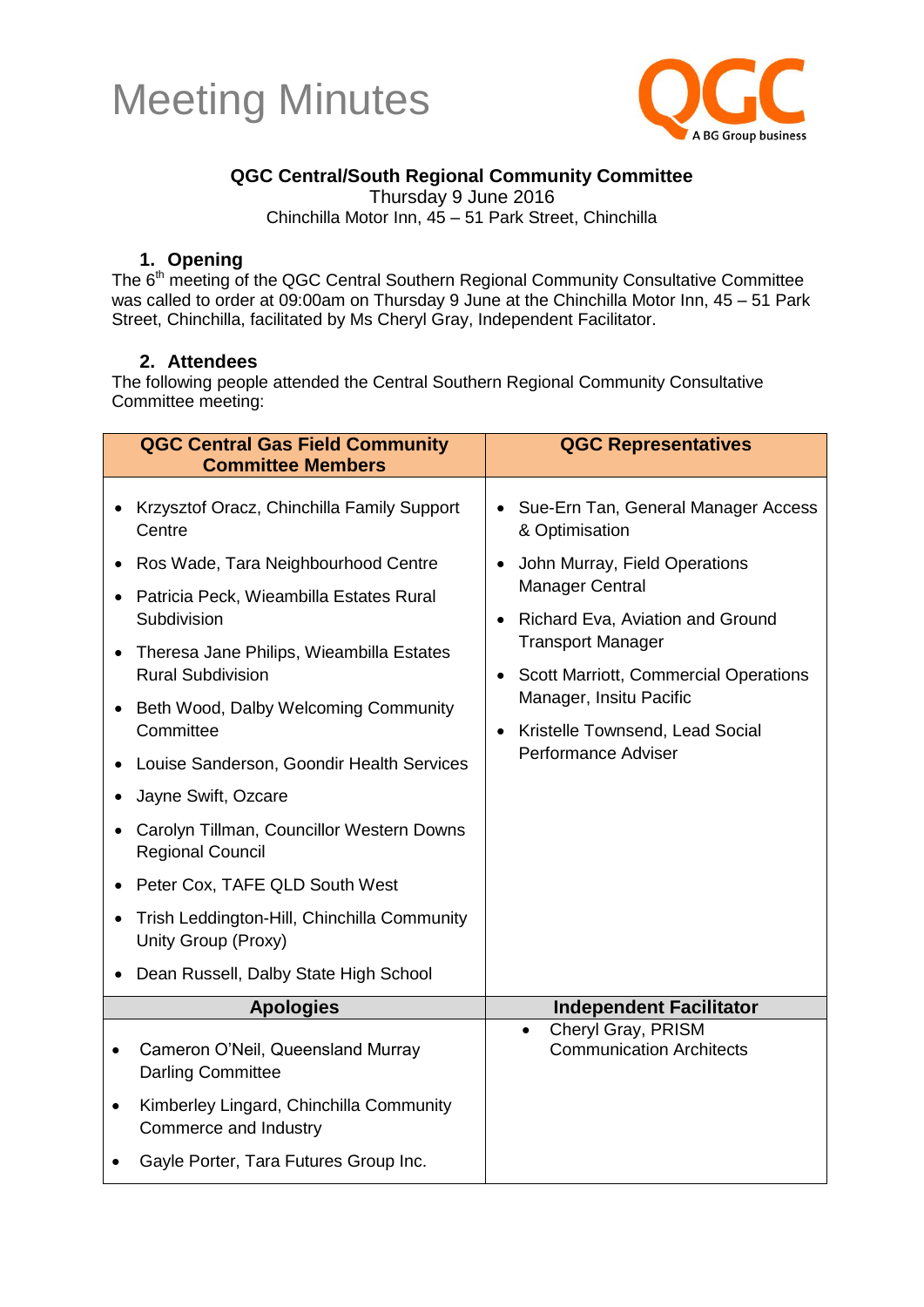



| Terri Cobb, Western Downs Regional |  |
|------------------------------------|--|
| Council                            |  |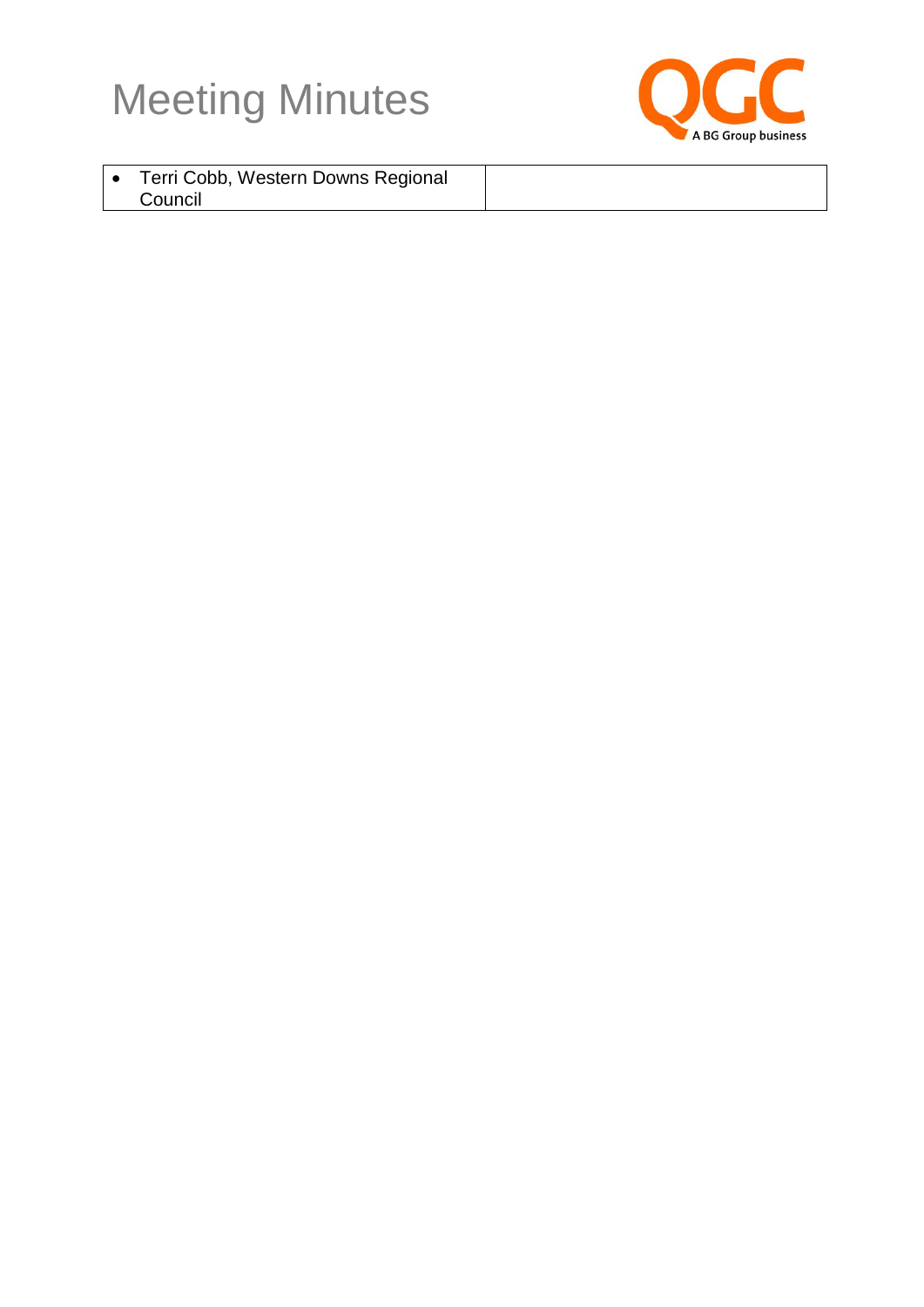

### **3. Meeting agenda**

The following items of business were discussed as per the meeting agenda:

| <b>Agenda item</b>                          | <b>Details</b>                                                                                                                                                                                                                                                                                                                                                                                    |
|---------------------------------------------|---------------------------------------------------------------------------------------------------------------------------------------------------------------------------------------------------------------------------------------------------------------------------------------------------------------------------------------------------------------------------------------------------|
| a. Introductions<br>and meeting<br>overview | Cheryl Gray introduced herself as a replacement facilitator for Deb<br>Camden as Deb was presently unavailable to attend this round of<br>meetings.                                                                                                                                                                                                                                               |
|                                             | Cheryl led roundtable introductions of Community Committee<br>members and QGC representatives.                                                                                                                                                                                                                                                                                                    |
|                                             | Kristelle Townsend informed the group that Leisa Finch had<br>resigned since the last meeting due to finalising her role at the<br>Myall Youth and Community Centre. The committee discussed<br>what perceived gaps there might be within the representation on<br>the committee and whether there were any suggestions for a<br>replacement representation. The following groups were suggested: |
|                                             | Dalby Chamber of Commerce and Industry                                                                                                                                                                                                                                                                                                                                                            |
|                                             | Western Downs Regional Chamber Group<br>$\bullet$                                                                                                                                                                                                                                                                                                                                                 |
|                                             | <b>Condamine Alliance</b>                                                                                                                                                                                                                                                                                                                                                                         |
|                                             | Action: Kristelle Townsend to follow up with representatives from<br>the groups noted above and arrange a replacement organisational<br>representative.                                                                                                                                                                                                                                           |
|                                             | Cheryl Gray gave a broad overview of the meeting format.                                                                                                                                                                                                                                                                                                                                          |
| b. Safety moment                            | Cheryl Gray invited Committee members to share a safety moment.                                                                                                                                                                                                                                                                                                                                   |
|                                             | Kristelle Townsend shared a safety moment on winter fire<br>safety.                                                                                                                                                                                                                                                                                                                               |
| c. Adoption of<br>minutes                   | Cheryl Gray asked the Committee to formally consider the<br>Wednesday 10 March 2016 Central Southern Committee minutes<br>and asked for suggested changes.                                                                                                                                                                                                                                        |
|                                             | The Central Southern Community Consultative Committee minutes<br>were adopted.                                                                                                                                                                                                                                                                                                                    |
| d. Actions from                             | Cheryl Gray reviewed the actions from the previous meeting.                                                                                                                                                                                                                                                                                                                                       |
| previous<br>meeting                         | <b>Flaring notifications</b><br>Kristelle Townsend reported that she had contacted Firecom to<br>discuss a process whereby they can receive relevant flaring<br>information if they are notified of a fire within an area of QGCs<br>infrastructure.<br>Firecom noted that they already had information relating to QGC's<br>infrastructure locations and had a process in place whereby they     |
|                                             | could contact QGC at any time should they suspect flaring may be<br>occurring in a similar area to a reported fire. Kristelle Townsend<br>worked with Firecom to review this information to ensure it was up<br>to date and all relevant processes and contacts were in place.                                                                                                                    |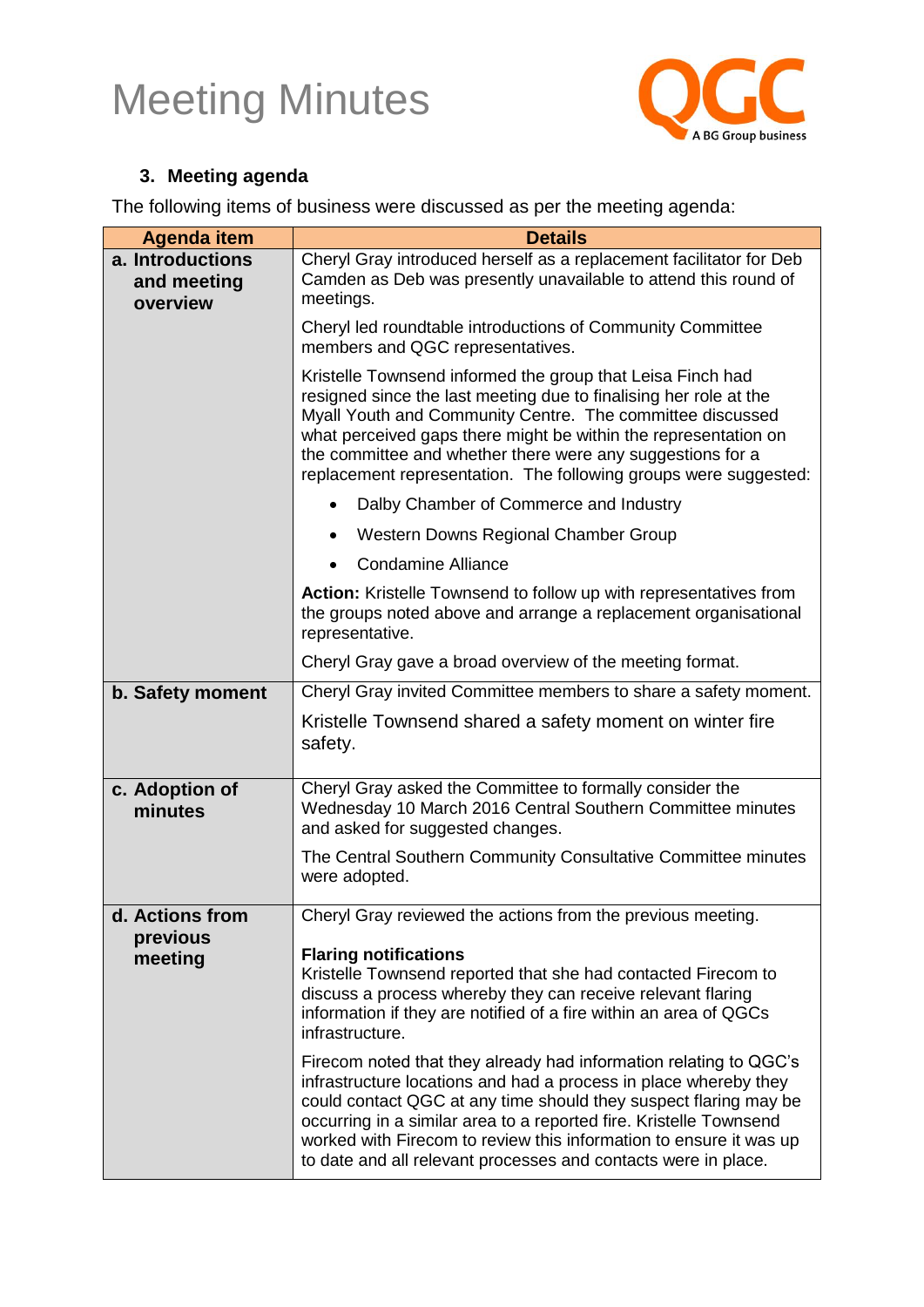

| <b>Agenda item</b>                     | <b>Details</b>                                                                                                                                                                                                                                                                                                                                                                                        |  |
|----------------------------------------|-------------------------------------------------------------------------------------------------------------------------------------------------------------------------------------------------------------------------------------------------------------------------------------------------------------------------------------------------------------------------------------------------------|--|
|                                        | Action: John Murray suggested that QGC could further investigate<br>what mapping might be able to be provided to Firecom to further<br>assist.                                                                                                                                                                                                                                                        |  |
|                                        | <b>UQ Socio Economic Data</b>                                                                                                                                                                                                                                                                                                                                                                         |  |
|                                        | At the last meeting a committee member enquired as to whether<br>QGC had seen the UQ report outlining socio economic data on<br>local business, the committee member noted that there was some<br>interesting statistics sourced through the tax office which helped to<br>illustrate the position of businesses before, during and after the<br>construction phase, in addition to changes in wages. |  |
|                                        | Kristelle Townsend reported the data may be in relation to the UQ<br>Cumulative Impact Data booklets. These booklets report three lots<br>of data from the Australian Taxation Office:<br>• Average personal income<br>• Wages and salary<br>• Total business income                                                                                                                                  |  |
|                                        | The latest data is for 2013-14 financial year. Draft booklets have<br>been compiled for the following towns:<br>• Miles<br>• Roma<br>• Wallumbilla<br>• Toowoomba<br>• Chinchilla<br>• Dalby<br>• Wandoan<br>• Dysart<br>• Moranbah                                                                                                                                                                   |  |
|                                        | The booklets will be available online in coming months<br>(July/August) on the UQ 'Boomtown-toolkit' website -<br>https://boomtown-toolkit.org/                                                                                                                                                                                                                                                       |  |
|                                        | <b>Try-a-Trade Program</b><br>Kristelle Townsend confirmed that the try-a-trade program would<br>include students from Tara Shire State College, as it did in 2015. In<br>2015 t three students took part in the program and this year it<br>would double to six. Students will be required to travel to Dalby one<br>day a week throughout term three to participate.                                |  |
| e. Operations and<br><b>QGC Update</b> | John Murray, Field Operations Manager (Central), provided<br>an update on Operations and a Charlie development update<br>as per the appended slides.                                                                                                                                                                                                                                                  |  |
|                                        | John also advised:<br>Operations staff were continuing to work on improving<br>reliability of the hydraulic power units (located on the                                                                                                                                                                                                                                                               |  |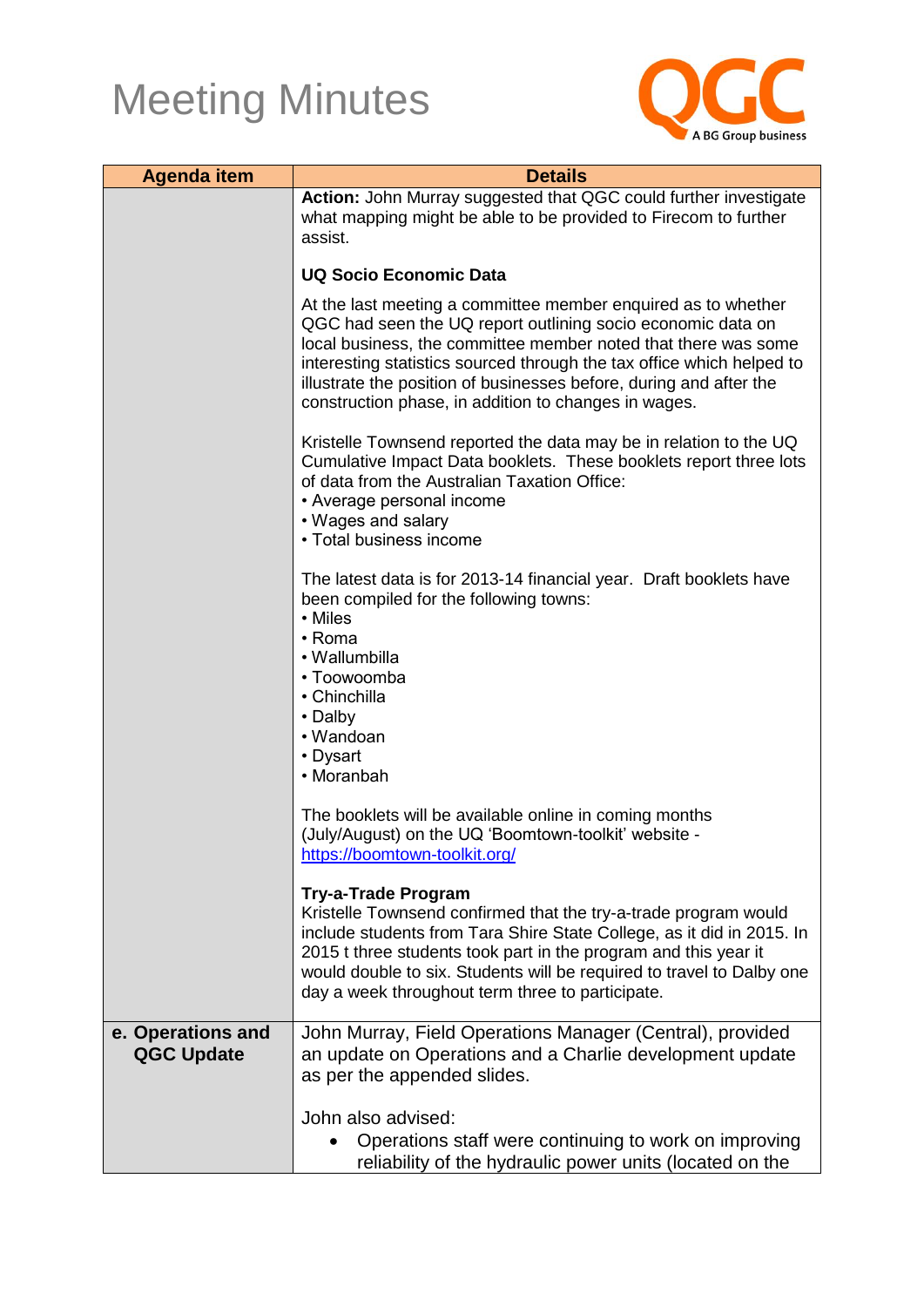

| <b>Agenda item</b> | <b>Details</b>                                                                                                                                                                                                                                                                                                                                                                                                                                                                                                                                                                                                                                                                                                                                                                                                                                                                                                                |
|--------------------|-------------------------------------------------------------------------------------------------------------------------------------------------------------------------------------------------------------------------------------------------------------------------------------------------------------------------------------------------------------------------------------------------------------------------------------------------------------------------------------------------------------------------------------------------------------------------------------------------------------------------------------------------------------------------------------------------------------------------------------------------------------------------------------------------------------------------------------------------------------------------------------------------------------------------------|
|                    | well sites). There are now approximately 1000 wells<br>within the central area of the business.<br>Thirteen students from Dalby State High School<br>$\bullet$<br>regularly visit QGC's Central-South area and<br>undertake work experience onsite.<br>Pipeline inspections were regularly undertaken with the<br>use of specific technology including intelligent and non-<br>intelligent pigs.<br>There are planned timelines for ongoing maintenance<br>of all infrastructure.                                                                                                                                                                                                                                                                                                                                                                                                                                             |
|                    | A committee member asked whether gas infrastructure would<br>flare automatically if gas built up in pipes.                                                                                                                                                                                                                                                                                                                                                                                                                                                                                                                                                                                                                                                                                                                                                                                                                    |
|                    | John Murray responded that flaring would occur automatically<br>as part of the process safety system.                                                                                                                                                                                                                                                                                                                                                                                                                                                                                                                                                                                                                                                                                                                                                                                                                         |
|                    | A committee member commented that it was reassuring that<br>gas would not be allowed to build up and would automatically<br>be dealt with in a safe and planned manner.                                                                                                                                                                                                                                                                                                                                                                                                                                                                                                                                                                                                                                                                                                                                                       |
|                    | <b>Charlie Development</b><br>John Murray provided an update on the Charlie development<br>as per the slides attached. Key points noted include:<br>Construction of the Charlie project is progressing on<br>multiple work fronts including the compression station,<br>electrical sub-stations, two ponds and pump stations<br>overhead power line and the gas and water trunklines<br>connecting to the Woleebee Creek operations hub.<br>Wells are being drilled and the gathering network<br>installation has commenced.<br>The project has made an impressive HSSE start with<br>more than 250,000 hours completed without an lost-<br>time incident or high-potential incident.<br>In the coming months road transport of major<br>$\bullet$<br>components for the Charlie project including the<br>pipework will be delivered. This includes a small<br>number of large semi-trailers with pre-constructed<br>modules. |
|                    | <b>QGC Update</b><br>Sue-Ern Tan, General Manager Access & Optimisation,<br>provided a QGC business update as per the appended slides.<br>Key points outlined were:                                                                                                                                                                                                                                                                                                                                                                                                                                                                                                                                                                                                                                                                                                                                                           |
|                    | The integration of QGC into the Shell Australia portfolio                                                                                                                                                                                                                                                                                                                                                                                                                                                                                                                                                                                                                                                                                                                                                                                                                                                                     |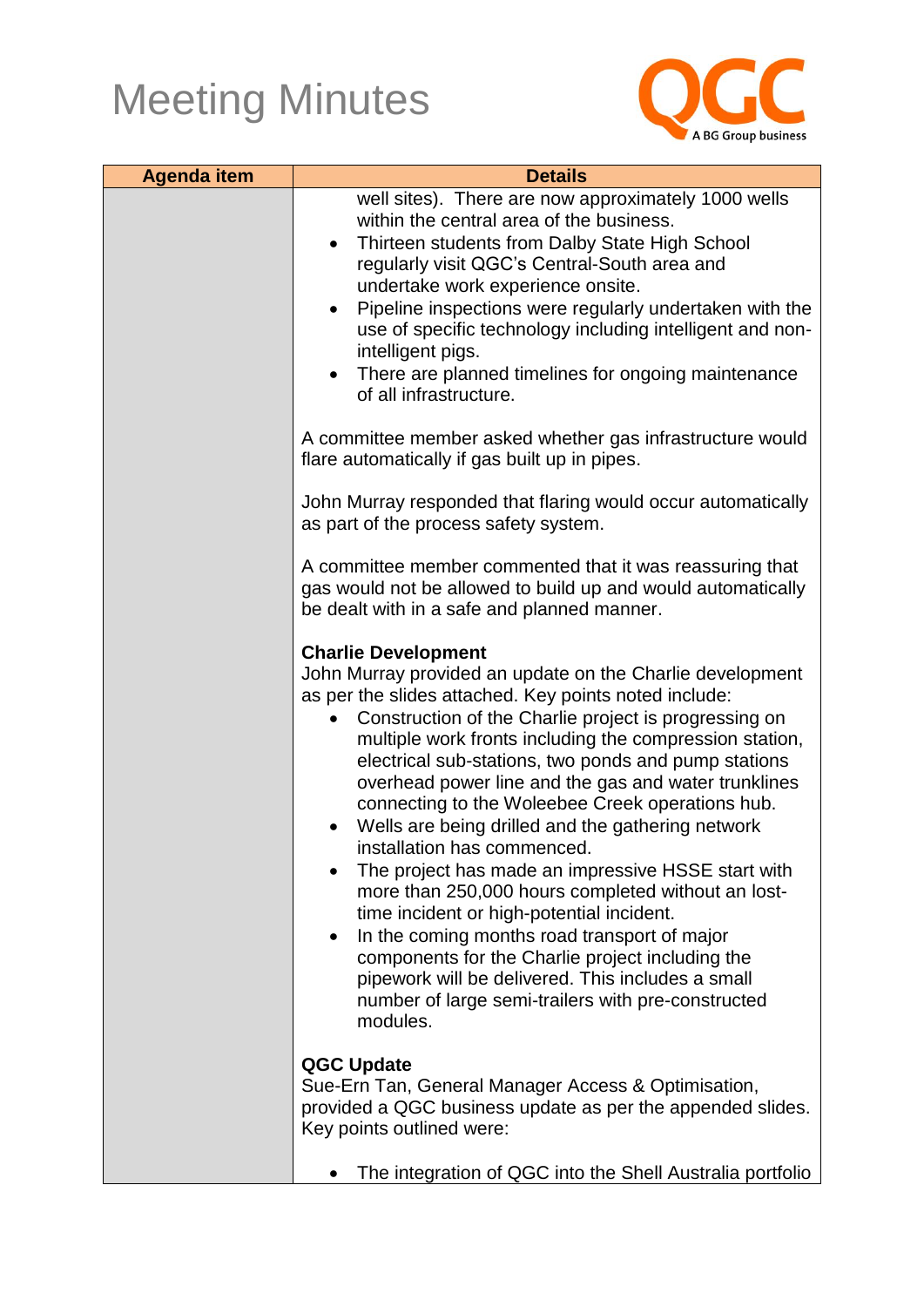

| <b>Agenda item</b>  | <b>Details</b>                                                                                                                                                                                                                                                                                                                                                                                                                                                                                                                                                                                                                                                                                                                                                                                                                                                                                                                                                                                                                                                                                                                                                       |
|---------------------|----------------------------------------------------------------------------------------------------------------------------------------------------------------------------------------------------------------------------------------------------------------------------------------------------------------------------------------------------------------------------------------------------------------------------------------------------------------------------------------------------------------------------------------------------------------------------------------------------------------------------------------------------------------------------------------------------------------------------------------------------------------------------------------------------------------------------------------------------------------------------------------------------------------------------------------------------------------------------------------------------------------------------------------------------------------------------------------------------------------------------------------------------------------------|
|                     | continues<br>There has been a significant focus on integration over<br>$\bullet$<br>the past several months including bringing together<br>two large businesses and their processes, culture and<br>various ways of operation.<br>Changes to staffing have been planned in a well-<br>$\bullet$<br>considered manner and some job cuts across the<br>business will occur mainly where roles are duplicated,<br>especially in head offices.                                                                                                                                                                                                                                                                                                                                                                                                                                                                                                                                                                                                                                                                                                                           |
| f. Key topic update | <b>QGC Procurement Update</b><br>Kristelle Townsend, Lead Social Performance Advisor,<br>provided a QGC procurement update as per the appended<br>slides. Key points outlined were:<br>The data used for the "QGC Procurement Update"<br>slide consists of QGC and QGC Tier 1 contractor<br>(major contracts only) spend for Q1 of 2016<br>The chart depicts that a significant amount of the<br>$\bullet$<br>money spent is within Queensland and Australia,<br>including 78% being within Queensland<br>The data does not include ad hoc/corporate card<br>$\bullet$<br>expenditure and, owing to the significant number of<br>contractors throughout the supply chain, it does not<br>capture the full spend from the industry<br>The smallest part of the pie chart is international<br>$\bullet$<br>spend, which is less than 1%<br>The data used for the "Regional Procurement Update"<br>$\bullet$<br>consists of data from our key areas of operations<br>including Western Downs, Banana Shire, Central<br>Highlands, Maranoa, Toowoomba, Gladstone and<br>Rockhampton regions<br>Slide 12 outlines some of the more recently awarded<br>regional contracts |
|                     | <b>Make Good Update:</b><br>Sue-Ern Tan, General Manager Access & Optimisation,<br>provided a make-good update as per the appended slides.<br>Key points outlined were:<br>The next draft Underground Water Impact Report<br>(UWIR) will be finalised in the next couple of months<br>This outlines bores to be possibly be affected between<br>$2016 - 19$<br>47 bores have been identified for QGC as being in the<br>$\bullet$<br>immediately affected area for 2016-19, triggering bore<br>assessments in the first instance<br>For the identified bores QGC will need to undertake a                                                                                                                                                                                                                                                                                                                                                                                                                                                                                                                                                                            |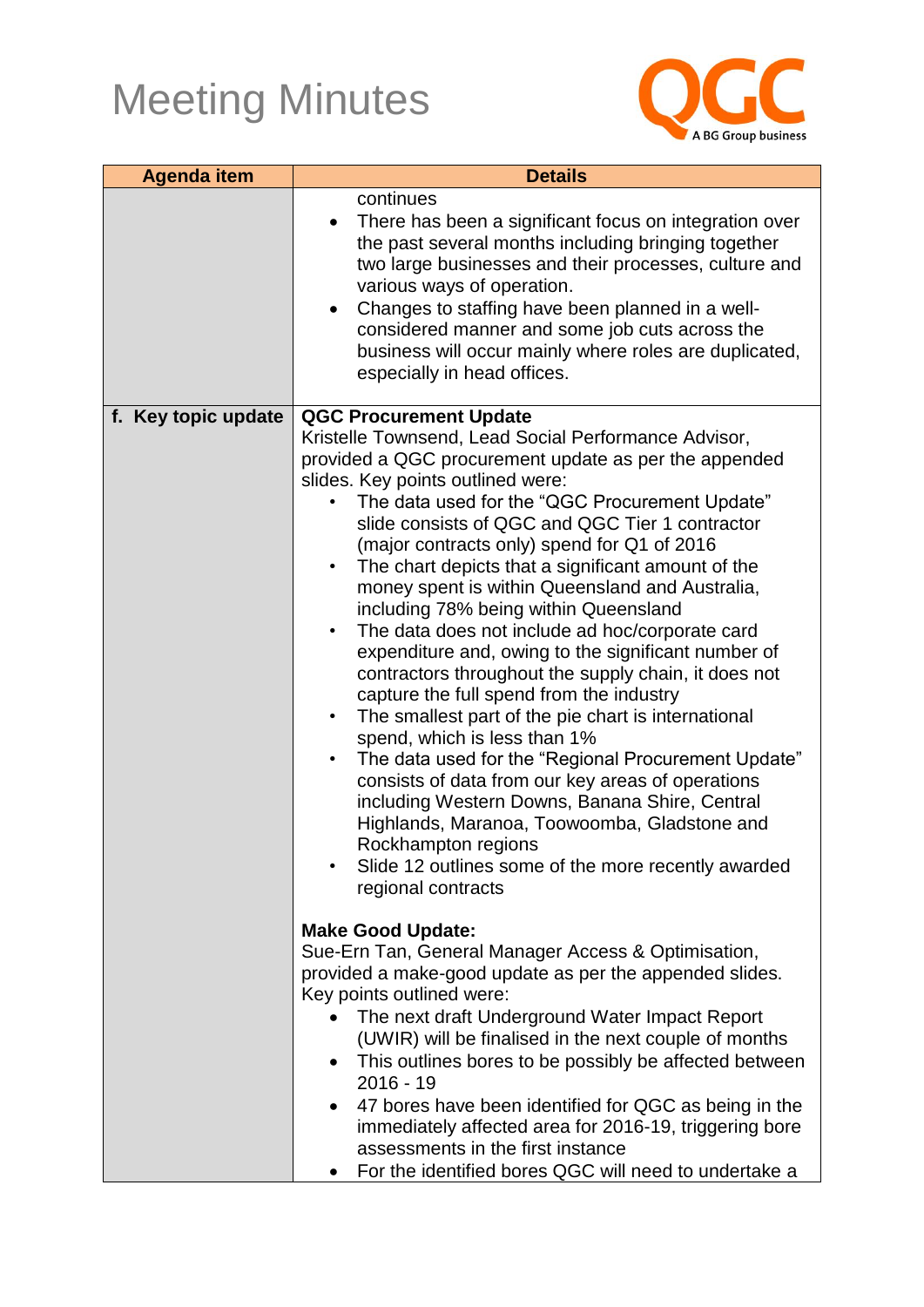

| <b>Agenda item</b> | <b>Details</b>                                                                                                                                                                                                                                                                                                                                                                                                                                       |
|--------------------|------------------------------------------------------------------------------------------------------------------------------------------------------------------------------------------------------------------------------------------------------------------------------------------------------------------------------------------------------------------------------------------------------------------------------------------------------|
|                    | bore assessment within 60 days of when the UWIR<br>takes effect<br>From there QGC must use best endeavours to enter<br>$\bullet$<br>into a make-good agreement within 40 business days<br>from when the bore assessment was undertaken or as<br>otherwise agreed by the Chief Executive of the<br>Department of Environment and Heritage Protection<br>If the bore is impaired, or is likely to be impaired, QGC<br>must provide make-good measures. |
|                    | A committee member asked what would happen if the<br>property owner's water was going to be impacted<br>immediately.                                                                                                                                                                                                                                                                                                                                 |
|                    | Sue-Ern responded that it is unlikely that the bores identified<br>would immediately run out of water because the UWIR<br>process is designed to identify affected bores well before any<br>adverse affect to allow time for assessments to be made and<br>agreements to be negotiated.                                                                                                                                                              |
|                    | A committee member asked whether QGC had information on<br>specific bores.                                                                                                                                                                                                                                                                                                                                                                           |
|                    | Sue-Ern responded that further information on the bores<br>would be gathered as they progressed through the process of<br>assessment. Overall, in the latest report, more bores were<br>identified within the northern development area than the<br>central-southern development region. In the 2012 UWIR more<br>bores were identified in the central-south.                                                                                        |
|                    | A committee member asked who landholders could contact,<br>were their bore to be affected.                                                                                                                                                                                                                                                                                                                                                           |
|                    | Sue-Ern responded that the Department of Natural<br>Resources and Mines should be the point of contact in the<br>first instance and they will assist the landholder with the<br>correct process.                                                                                                                                                                                                                                                     |
|                    | <b>Action:</b> Kristelle Townsend to send Department of Natural<br>Resources and Mines contact details and the latest water<br>monitoring report information to committee members.                                                                                                                                                                                                                                                                   |
|                    | <b>Remotely Piloted Aerial System</b><br>Richard Eva, QGC Aviation and Ground Transport Manager, and<br>Scott Mariott, Insitu Pacific Commercial Operations Manager,<br>provided an overview of QGC's remotely piloted aerial system and                                                                                                                                                                                                             |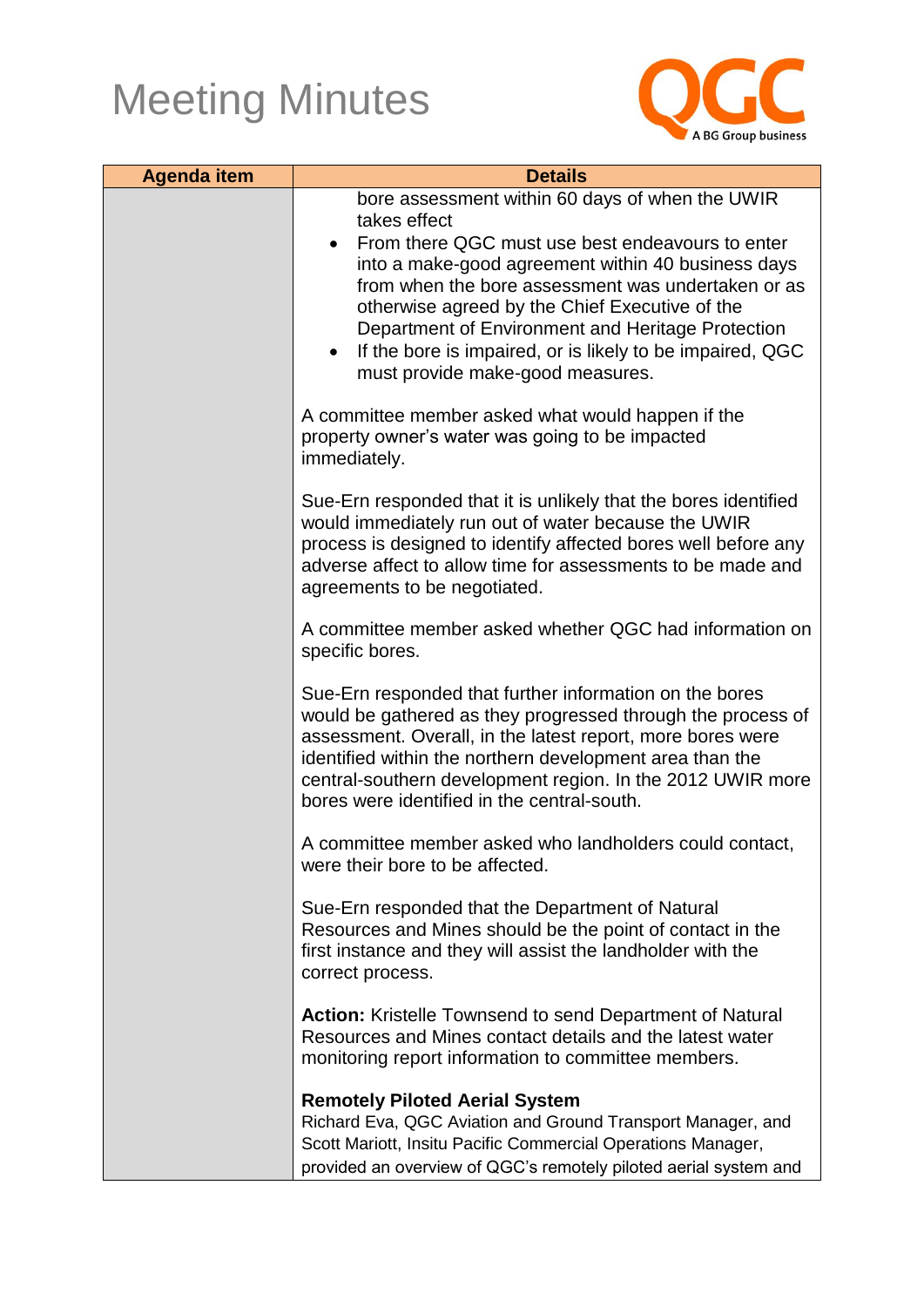

| <b>Agenda item</b> | <b>Details</b>                                                                                                 |  |
|--------------------|----------------------------------------------------------------------------------------------------------------|--|
|                    | the Scan Eagle technology currently being trialled to inspect QGC                                              |  |
|                    | infrastructure as per the appended slides. Key points outlined were:                                           |  |
|                    | The business has seen value in extending the trial to<br>$\bullet$<br>continue piloting this technology        |  |
|                    | Next phase of the trial has been extended until<br>$\bullet$                                                   |  |
|                    | September 2016                                                                                                 |  |
|                    | Community has shown significant interest during<br>$\bullet$<br>engagement particularly at the Wandoan and     |  |
|                    | Chinchilla shows                                                                                               |  |
|                    | Engagement with key stakeholders will be ongoing                                                               |  |
|                    | QGC can communicate with the system at all times via<br>$\bullet$<br>a control centre located onsite           |  |
|                    | The aircraft is used to do inspections on QGC's well<br>$\bullet$                                              |  |
|                    | infrastructure including visual surveillance and infra-                                                        |  |
|                    | red. The methane detection technology is being further<br>identified                                           |  |
|                    | The system can add value to the work our operators                                                             |  |
|                    | do by ensuring their visits to site are as productive as<br>possible                                           |  |
|                    | The Scan Eagle technology was originally designed for<br>$\bullet$                                             |  |
|                    | tuna boats and, therefore, the system does not require                                                         |  |
|                    | a runway to take off or land.                                                                                  |  |
|                    | This particular system was chosen by QGC as it was a<br>$\bullet$                                              |  |
|                    | tried and tested system with the utmost expertise in<br>this field                                             |  |
|                    | All operators of the equipment are commercial pilots<br>$\bullet$                                              |  |
|                    | and therefore have the greatest understanding of the                                                           |  |
|                    | air space and operating with other aircraft                                                                    |  |
|                    | Trials for the QGC program commenced in December<br>2014                                                       |  |
|                    | The equipment operates beyond visual line of site and                                                          |  |
|                    | transposes signals to other aircraft systems so is                                                             |  |
|                    | known to be in the area                                                                                        |  |
|                    | Additionally, other aircraft within the area can be                                                            |  |
|                    | identified on the systems within the control centre<br>The system also assists in checking infrastructure<br>٠ |  |
|                    | during times of wet weather when vehicles could not                                                            |  |
|                    | access the site                                                                                                |  |
|                    | The RPAS generally flies at approximately 2000-3000<br>$\bullet$                                               |  |
|                    | feet and is powered by a 28cc motor, making similar                                                            |  |
|                    | sound to a grass trimmer.                                                                                      |  |
|                    | It has a 5.5L fuel tank that can last up to 20 hours, so it<br>$\bullet$                                       |  |
|                    | is designed for long-duration tasks                                                                            |  |
|                    | The aim is for each well inspection to take                                                                    |  |
|                    | approximately six minutes per well                                                                             |  |
|                    | Sensitive receptors are identified and avoided as much                                                         |  |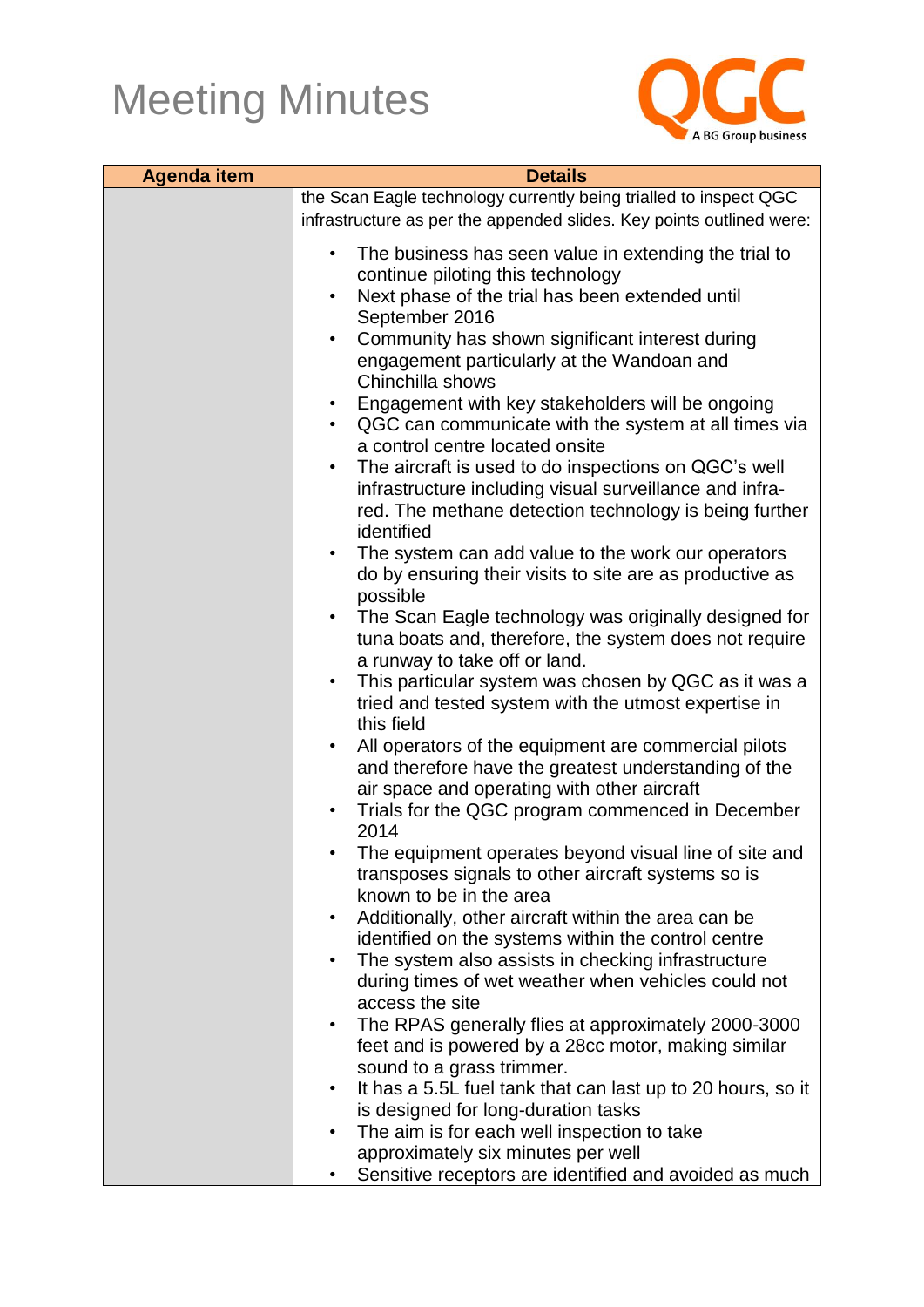

| <b>Agenda item</b>                     | <b>Details</b>                                                                                                                                                                                                                                                                                                                                                                                                                                                                                                                                                                                                                                                                                                                                                                                                                                                                                                                                                                                                                                                                                                                                                                                                                                                                                                                                                         |
|----------------------------------------|------------------------------------------------------------------------------------------------------------------------------------------------------------------------------------------------------------------------------------------------------------------------------------------------------------------------------------------------------------------------------------------------------------------------------------------------------------------------------------------------------------------------------------------------------------------------------------------------------------------------------------------------------------------------------------------------------------------------------------------------------------------------------------------------------------------------------------------------------------------------------------------------------------------------------------------------------------------------------------------------------------------------------------------------------------------------------------------------------------------------------------------------------------------------------------------------------------------------------------------------------------------------------------------------------------------------------------------------------------------------|
|                                        | as possible – our only interest is checking the QGC<br>infrastructure and therefore QGC does not hold or<br>store the raw imaging from the equipment but rather<br>this is securely stored by Boeing and only the<br>infrastructure data is provided to QGC.<br>Due to the equipment being much quieter than other<br>$\bullet$<br>forms of aerial surveillance $-$ e.g., helicopters $-$ the<br>system has not been interfering with livestock.                                                                                                                                                                                                                                                                                                                                                                                                                                                                                                                                                                                                                                                                                                                                                                                                                                                                                                                       |
|                                        | Committee members asked a number of questions regarding                                                                                                                                                                                                                                                                                                                                                                                                                                                                                                                                                                                                                                                                                                                                                                                                                                                                                                                                                                                                                                                                                                                                                                                                                                                                                                                |
|                                        | the technology. Key points were:<br>Community members and landholders were being<br>informed about the equipment in various ways.<br>Presently the equipment is operating predominantly<br>within the northern region and the landholders whose<br>property it is operating over have been notified of this.<br>We have also embarked on a number of engagement<br>activities across the region including involvement at<br>Chinchilla and Wandoan shows, school tours and other<br>presentations such as the Regional Community<br>Consultative committee to share information on the<br>system.<br>The RPAS system can travel up to 150km from the<br>launch and recovery site, however for the QGC<br>operations this year we will be within 40km of the<br>launch & recovery site<br>QGC will not operate outside the range of the system<br>$\bullet$<br>and the situational awareness systems.<br>Should there be other aircraft in the area $-$ e.g.,<br>emergency medivac systems – the ground control<br>crew for the system can easily and safely<br>communicate with the other pilots, similarly to any<br>other aircraft<br>Boeing is presently working with Queensland<br>$\bullet$<br>emergency services on a separate project, looking at<br>ways to assist on the ground bushfire emergency<br>crews<br>The RPAS system can fly at night if necessary. |
|                                        |                                                                                                                                                                                                                                                                                                                                                                                                                                                                                                                                                                                                                                                                                                                                                                                                                                                                                                                                                                                                                                                                                                                                                                                                                                                                                                                                                                        |
| g. Community<br><b>Benefits Report</b> | Kristelle Townsend, Lead Social Performance Adviser,<br>provided a report on the QGC community benefits program as<br>per the appended slides.<br>Kristelle reported that the QGC sponsorship and donation                                                                                                                                                                                                                                                                                                                                                                                                                                                                                                                                                                                                                                                                                                                                                                                                                                                                                                                                                                                                                                                                                                                                                             |
|                                        | process had now reopened.                                                                                                                                                                                                                                                                                                                                                                                                                                                                                                                                                                                                                                                                                                                                                                                                                                                                                                                                                                                                                                                                                                                                                                                                                                                                                                                                              |